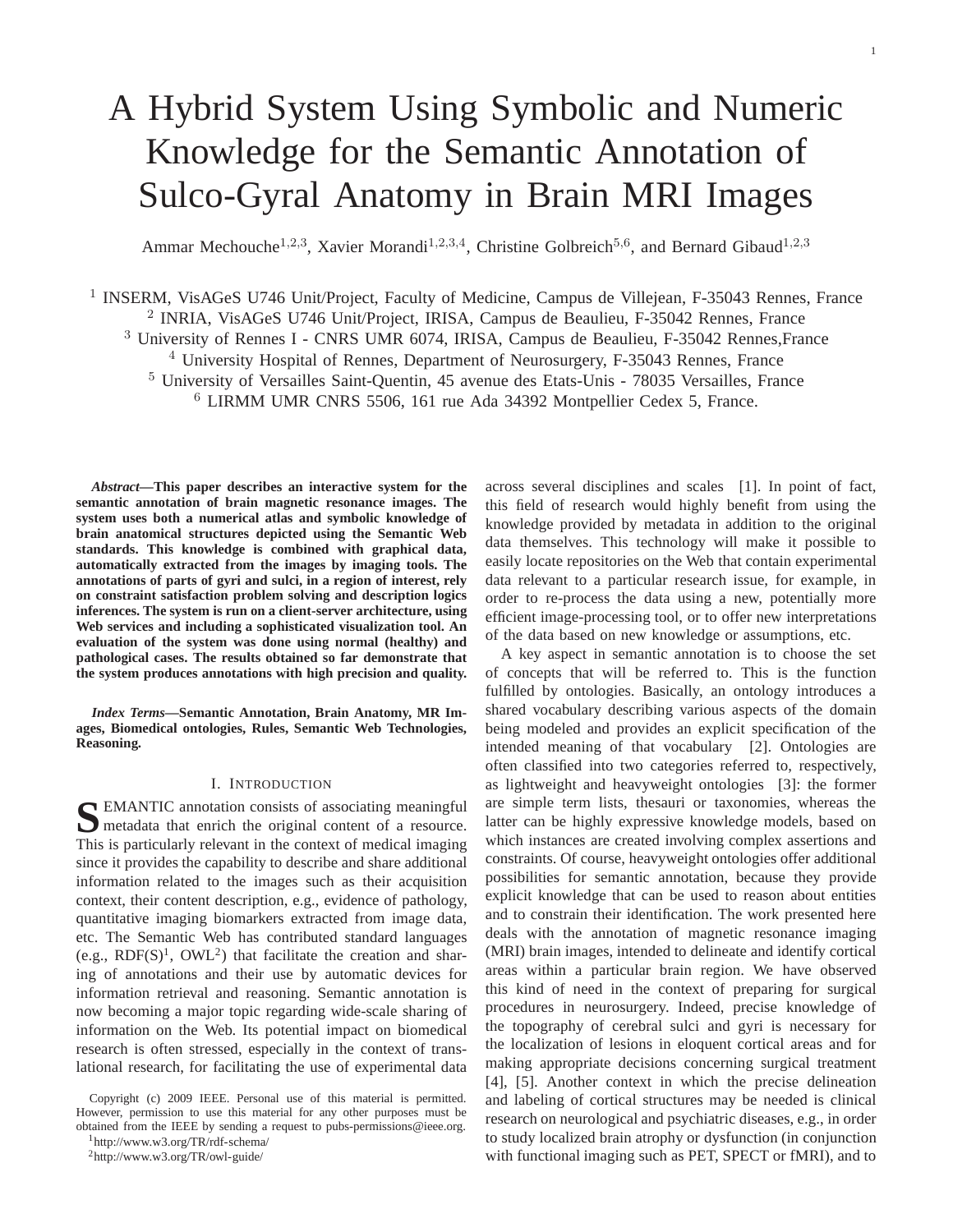correlate them with clinical evaluation and various biological biomarkers. In both cases, the end-user is someone who is knowledgeable in anatomy, but is not prepared to spend a lot of time to delineating and manually labeling the structures of interest. Thus, the added value expected from the system is to be able to produce annotations throughout the whole region of interest, based on some key indications provided by the end-user.

Of course, besides their primary use in the two previous contexts, image annotations may be used to retrieve cases from an image database by serving as search criteria.

The present work introduces a novel approach to image annotation that differs from those traditionally used for cortex segmentation in MRI images [6]–[9]. The latter are generally global (i.e., they analyze the whole cortex), consider gross anatomy - such as lobes and main gyri - rather than gyri parts and sulci, refer to simple term lists, are entirely automatic and based on atlases, and are primarily suited to normal, healthy anatomies. In contrast, our approach is local (e.g., focuses on the particular region involved in surgery), is able to provide labels with high anatomical precision, involves cooperation input with a human user, uses symbolic knowledge provided by a formal ontology, and may well be relevant to the interpretation of pathological images as well as normal images. In summary, our approach is a semantic approach, rather than a morphometric or statistical one.

The system we have developed for labeling cortical anatomical structures in MRI images uses the mereo-topological relations between the various cortical structures. This knowledge is described in an ontology of cortical gyri and sulci represented in OWL DL, the Web ontology language, according to the description logics (DL) paradigm [10]. The result of the annotation process is a set of instances satisfying the axioms and constraints defined in the ontology, and representing the parts of the sulci and gyri that are shown in the images. They are associated with graphical primitives extracted from the images, such as a list of points comprising a sulcal outline on the brain surface, and a list of sulcal outlines delimiting a cortical area. Our system is a hybrid system in the sense that it relies on both symbolic and numerical knowledge. By 'symbolic knowledge', we mean knowledge expressed as class definitions using axioms that model the properties and relations of related entities (based in our case on the DL paradigm). By 'numerical knowledge' we mean prior knowledge presented as 3D maps that depict the position of the anatomical structures in a reference space (i.e., an atlas), either as a statistical map derived from images of a population of individuals or as a single-subject map, assumed to be prototypical and representative of a population. Similarly, our system involves both 'symbolic reasoning' (i.e., based on the knowledge in the ontology) and 'numerical data processing', such as localizing a specific point or spatial area in reference to an atlas. The basic reason why we made this choice of a hybrid system is that, given the very large number of combinations possible when assigning anatomical structure labels (described in our ontology) to parts of the sulci and gyri, the labeling process could not be solely based on DL-based classifications. We have thus initially selected a reasonable set of hypotheses for the labeling of the parts of gyri (called patches), obtained by atlas-matching, and then sought to determine which among them are consistent with our prior knowledge about the spatial arrangement of gyri. The key objectives of our work can therefore be summarized as: (1) to use constraint satisfaction solving and DL reasoning to come up with a set of annotations from an initial set produced using numerical techniques; (2) to test the accuracy of the system for normal and pathological cases; and (3) to package the method into a real-time software system.

The subsequent sections of the paper are organized as follows. Section II introduces some elementary definitions. Section III provides an overview of the method. Section IV gives more details about the key steps, namely the labeling of the patches and the sulcus parts, based on a constraint satisfaction problem (CSP) plus DL reasoning. Section V describes additional implementation details and our assessment of the system's performance using both normal and pathological images. Section VI provides a discussion of current limitations and possible improvements, and Section VII offers conclusions.

# II. DEFINITIONS

In the following, we give some elementary definitions that are key to understanding the system:

*Definition 1:* A *ROI* (Region Of Interest) is a region on the brain surface that a user wishes to annotate. Our approach is a ROI approach since practitioners are mostly interested in a specific region of the brain. In our application, the ROI is selected by the user by means of a 3D box (Figure 1-1) that allows one to select a 3D volume of the brain.

*Definition 2:* A *sulcus part* (Figure 1-2) is a part of an external outline of a sulcus. The sulcus parts are organized in a graph describing the connections between them.

*Definition 3:* A *conventional separation* (Figure 1-2) is a fictitious line added by the user in order to connect two sulcus parts separated by a gyrus. Conventional separations allow to obtain closed polygons (the patches).

*Definition 4:* A *patch* (Figure 1-2) is a subset of the brain surface, corresponding to part of a gyrus, and delimited by a set of continuous sulcus parts and conventional separations.

*Definition 5:* An image *interpretation* consists of a set of labels associated with the patches and the sulcus parts of a Region Of Interest (ROI); each patch and each sulcus part has a single label.

*Definition 6:* A *consistent interpretation* is an interpretation where each patch label and each sulcus part label is consistent with the prior knowledge about the sulco-gyral anatomy encoded in the ontology and with the information supplied by the user.

#### III. SYSTEM OVERVIEW

The overall labeling process involves three steps (named (a) (b) (c) in Figure 2) composed of:

- Step  $\alpha$  (pre-treatments):
	- **–** brain segmentation and external outlines of sulci extraction, which is done automatically  $[11]$  (a-1);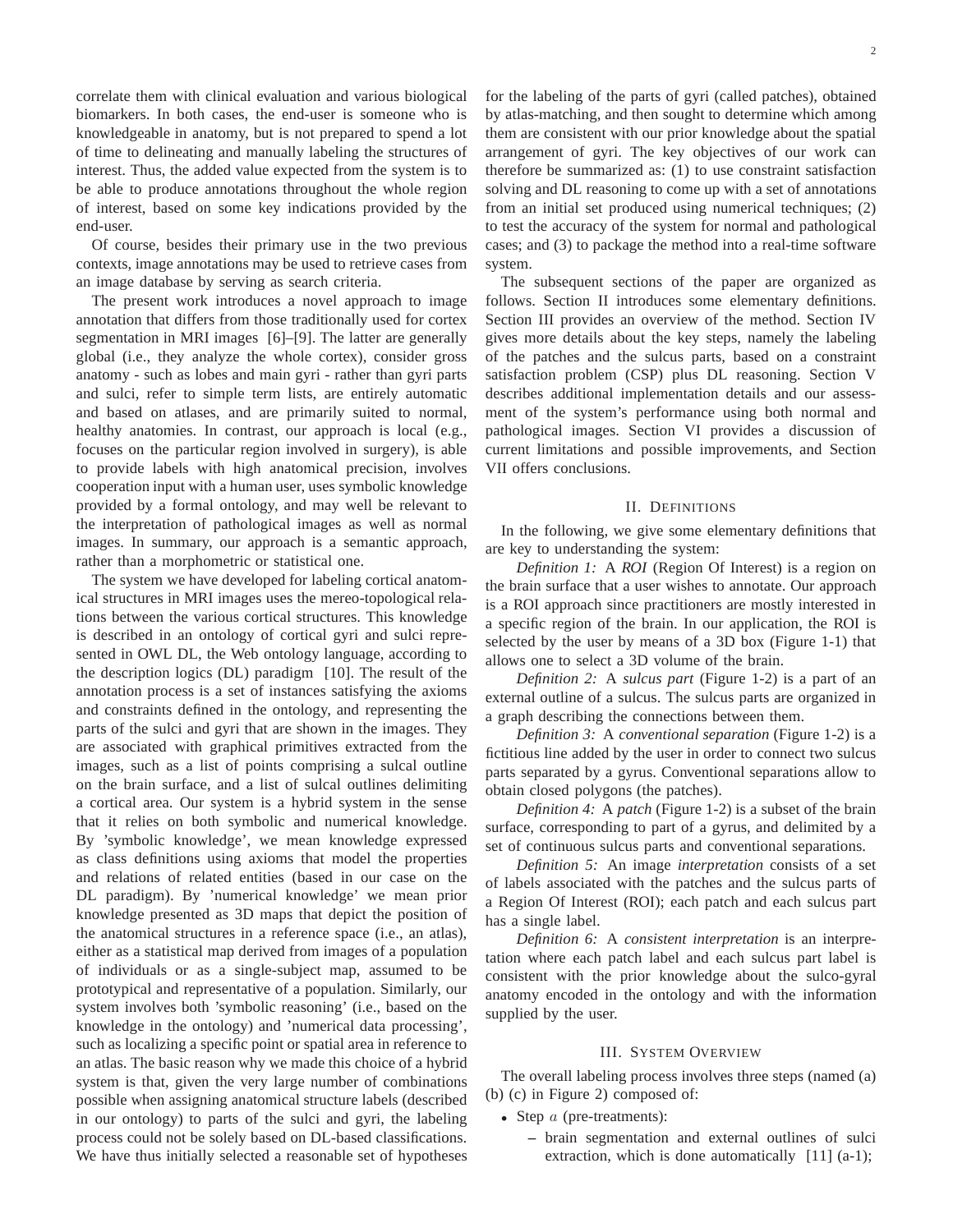

Fig. 1: 1) ROI selection by centering a 3D box on the ROI to be annotated; 2) patch definition by introducing conventional separations; 3) construction of patch surfaces in order to enable user interactions with the patches; 4) real 3D definition of patches.



Fig. 2: Complete labeling process. Bent corner squares: knowledge, Squares: treatments, Circles: input-output data. The numbers (a1, a2, b1, b2, b3, c1) in the squares correspond to the various treatments referred to in the System Overview section.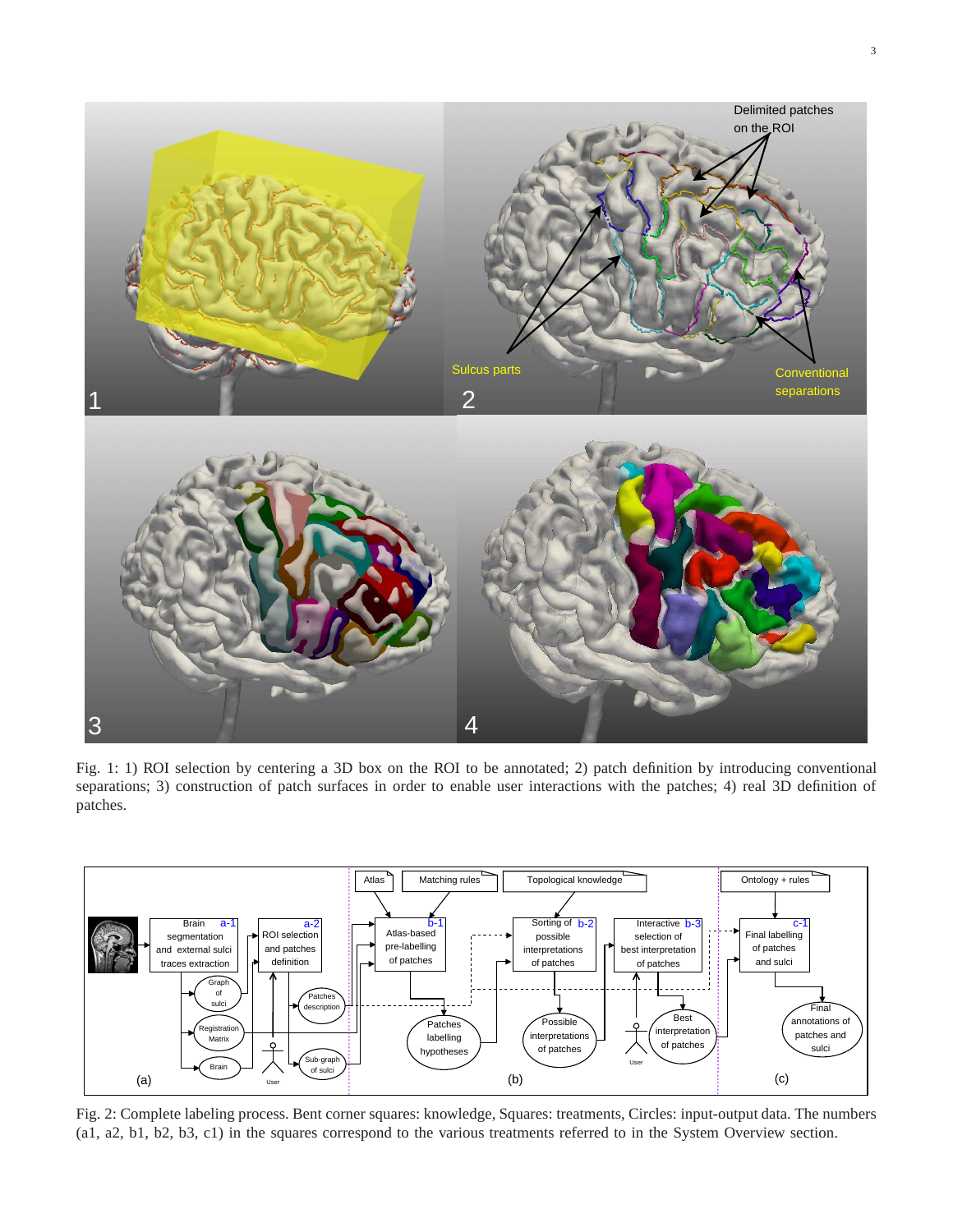- **–** ROI selection and patch definition (a-2).
- Step  $b$  (patch labeling):
	- **–** atlas pre-labeling of patches: done by matching the sub-graph of sulcus parts belonging to the ROI with an atlas [12] (b-1);
	- **–** consistent interpretations computing for the patches: inferred by a CSP solver, based on our prior knowledge about the spatial arrangement of the gyri and parts of gyri in the brain (b-2);
	- **–** best-interpretation computing for the patches: determined interactively using information supplied by the user (b-3).
- Step  $c$  (sulci identification): done using the best interpretation computed for the patches, the description of the patches, and the logical definitions of the sulci in the ontology (c-1).

The final annotations for the patches and the sulcus parts are generated in standard Web languages to facilitate their use by Semantic Web technologies. Before generating the final annotation file, metadata are added to final patches and sulcus parts labels; these metadata provide information about the version of the ontology used, the atlas used, the user who annotated the ROI, etc.

# IV. METHOD

We first introduce the knowledge sources used in the system, then we describe the various steps of the reasoning process.

#### *A. Knowledge Involved in the Reasoning*

The system combines numerical and symbolic knowledge in order to annotate graphical primitives extracted from the images.

*1) Numeric Knowledge:* A number of works in field of brain imaging are based on a statistical approach and use prior knowledge represented in atlases [6], [8], [13], [14]. SPAMs [12] (Statistical Probability Anatomy Maps) are examples of these atlases, which we used in our work. SPAMs are 3D probabilistic maps associated with particular anatomical structures. The value at each voxel position represents the probability of belonging to this structure at that location [15]. The SPAMs were derived from a database of 305 normal subjects, after re-alignment of MRI data into a common reference system (called stereotaxic space).

Figure 3 shows two SPAMs corresponding to the right precentral and postcentral gyri.

# *2) Symbolic Knowledge:*

*a) Sulco-gyral anatomy ontology:* consists of an OWL DL (OWL based on Description Logics) ontology which models the mereo-topological features of the sulci and gyri. The set of axioms defining the sulci and gyri classes and their relationships in the ontology form the TBox component of the ontology (the terminological component). Assertions about individuals derived from the images form the ABox component of the ontology (the assertion component). The resources used to model our ontology (i.e., the TBox component of the ontology) were:



Fig. 3: 3D view of two SPAMs corresponding to the right precentral and postcentral gyri (left: lateral view; right: coronal view).

- a previous work by Dameron  $[16]$ ,  $[17]$  on brain anatomy modeling;
- the Foundational Model of Anatomy ontology (FMA  $3$ [18]);
- Ono's atlas of the cerebral sulci [19];
- and the expertise of a neuroanatomist.

In point of fact, we based our ontology on the previous work of Dameron, but this work was not complete: some anatomical structures were not defined, so we completed it with knowledge drawn from the FMA. However, the FMA does not provide (at least for the moment) definitions for sulci. We thus got these definitions from Ono's atlas. The role of the neuroanatomist was to help us define new structures that were not defined either in Dameron's work or in the FMA.



Fig. 4: Hierarchical organization of concepts in the ontology: AE means Anatomical Entity, (N) MAE means (Non) Material Anatomical Entity, PDP means Pli De Passage (which are small gyri buried into the depth of the main sulci) and CS means Conventional Separation. The concepts of the applicative ontology (in green) are: Conventional Separation, Sulcus Part, and Patch. Two other classes of the applicative ontology (AttributedEntity and Orientation classes) are not shown on this hierarchical structure because they do not refer to any brain anatomical structure, or to structures extracted from images.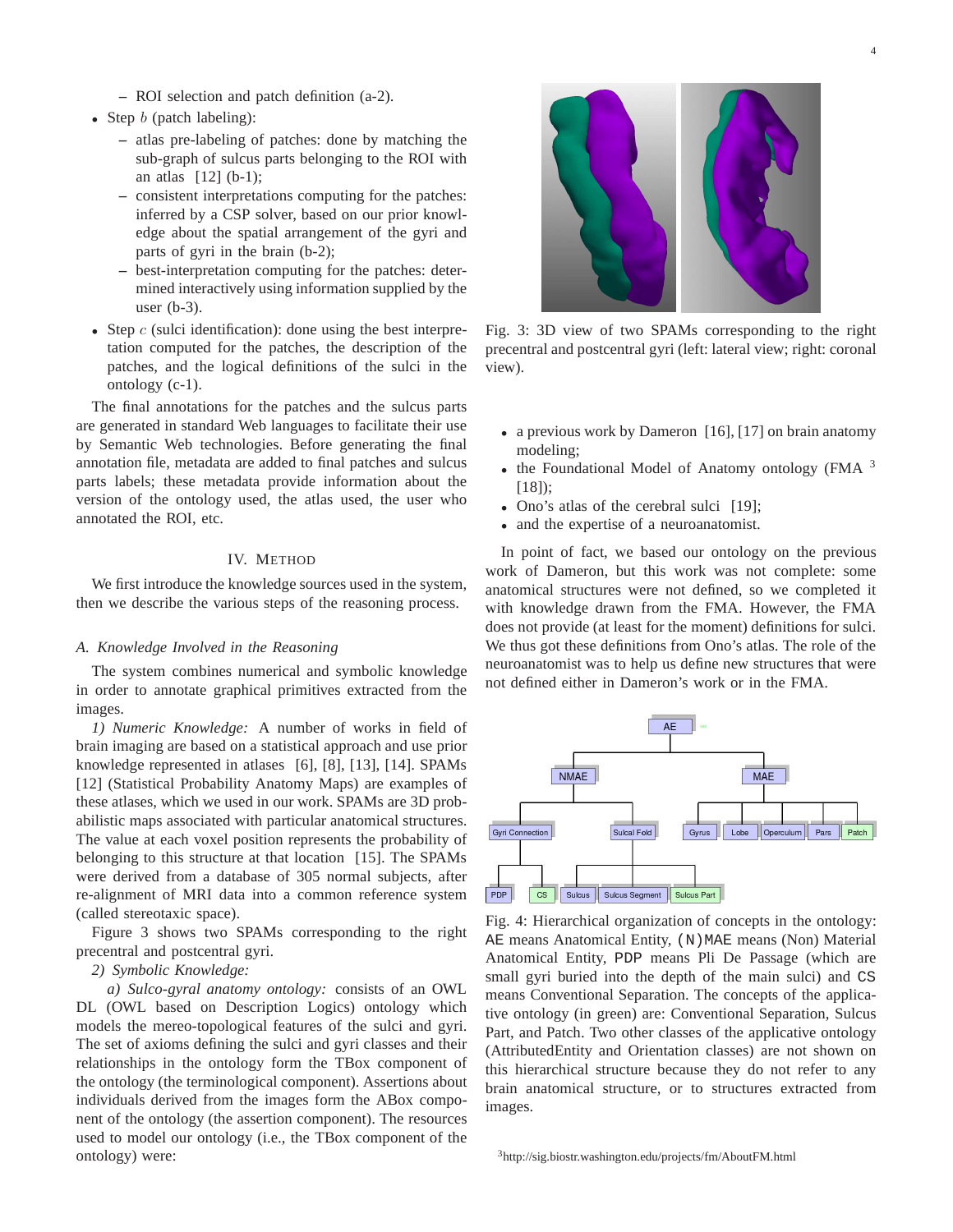In our system, the logical definitions of the sulci in the ontology serve, for example, to identify sulcus parts using a DL reasoner. Figure 5 shows the definition, in Protégé<sup>4</sup>, of the right superior precentral sulcus part. In order to maintain truly sharable knowledge, we have separated generic concepts and generic relations from those specific to our annotation application (Figure 4). We thus obtained two ontologies: a sharable ontology containing generic concepts like Gyrus and generic relations like isAnatomicalPartOf, and an applicative ontology that contains concepts and relations used in the specific context of our annotation application, such as Patch. The applicative ontology imports the sharable ontology, thanks to the IMPORTS property offered by OWL.

The sharable ontology contains 29 relations and, for each hemisphere, logical definitions of 49 gyri, 5 lobes, 3 operculum, 17 gyri parts and 44 sulci. Each concept has a unique logical definition. Some concepts are defined solely by their mereo-topological relationships with their neighbors, while others involve mereo-topological and directional relationships with their neighbors. A DL representation only uses binary relations. However, our application needs to use ternary relations like the bounds relationship that relates three entities: the first one is bounded by the second entity, and the third entity expresses the directional relation (called orientation in the applicative ontology) in which the second entity bounds the first one. Indeed, in terms of this ternary relation, the orientation exists only if the boundary exists. In order to transform ternary relations into binary relations, we used, in traditional form, a reification <sup>5</sup>, which consists of the introduction of a new concept: AttributedEntity with two properties: has\_entity and has\_orientation that point, respectively, to the patch and orientation involved. Figure 6 shows an example of reification transforming the relation bounds into a binary relation; the domain of bounds is the concept SulcusPart, its range is the class AttributedEntity pointing to the classes Patch and Anterior through the properties has\_entity and has\_orientation, respectively.

Several relationships are defined in our sharable ontology, the most important of which are summarized below; for more details on the other relationships see [20]:

- isMAEBoundedBy: used to signify that a material anatomical entity is bounded by a sulcal fold. Hence, its domain is the class Material Anatomical Entity (MAE) and its range is the class Sulcal Fold. It is used, for example, to signify that the Right Precentral Gyrus is bounded by the Right Central Sulcus. The inverse relation of isMAEBoundedBy is MAEBounds;
- isMAEConnectedTo: signifies that two material anatomical entities are connected, i.e., there is a Pli De Passage or an Operculus that connects them. Its domain and its range are the class Material Anatomical Entity (MAE), and it is a symmetric relationship;
- isSFContiguousTo: signifies that two sulcal folds are contiguous, i.e., there is a Pli De Passage or

an Operculus that separates them. Its domain and its range are the class Sulcal Fold, and it is a symmetric relationship;

- isSFConnectedTo: signifies that two sulcal folds are connected, i.e., they share a sulci connection. Its domain and its range are the class Sulcal Fold, it is also a symmetric relationship;
- isMAEContiguousTo: signifies that two material anatomical entities are contiguous, i.e., they are separated by a Sulcal Fold. Its domain and its range are the class Material Anatomical Entity (MAE), and it is a symmetric relationship.

All these relationships are used to define the gyri and the sulci concepts, relying on the DL formalism and using OWL DL for their representation.



Fig. 6: Example of class and instance reifications, respectively.

*b) Inference Rules:* Our sulco-gyral anatomy ontology is enriched by a set of rules, represented in SWRL<sup>6</sup>, the Semantic Web Rule Language. These rules are used to infer new knowledge by matching symbolic and numerical knowledge. They are also used to infer boundary between SulcusPart and Patch classes from the reified relation bounds.

For example, the rule: *bounded\_by(p, ae)*  $\land$  *Patch(p)*  $\land$ *AttributedEntity(*ae*)* ∧ *hasEntity(*ae*,* sp*)* ∧ *SulcusPart(*sp*)*  $\land$  *hasOrientation(ae, a)*  $\land$  *Anterior(a)*  $\rightarrow$  *bounded by(p,sp)* signifies that if a patch  $p$  is bounded by an attributed entity  $ae$ , and this latter has as entity a sulcus part  $sp$ , then p is inferred as bounded by sp also. More details about the rules can be found in [21].

*c) Symbolic constraints:* The ontology knowledge was also used to manually specify the definitions of the spatial constraints between gyri and gyri parts, in order to be used by the CSP solver when labeling the patches. This takes into account both the respective directional and adjacency relationships between the gyri and gyri parts. We thus defined six directional constraints corresponding to the six spatial directions, each represented by a set of tuples, such as (RightPreCentralGyrus, RightPostCentralGyrus), one of the tuples defining the anteriorTo constraint, which signifies that

<sup>6</sup>http://www.w3.org/Submission/SWRL/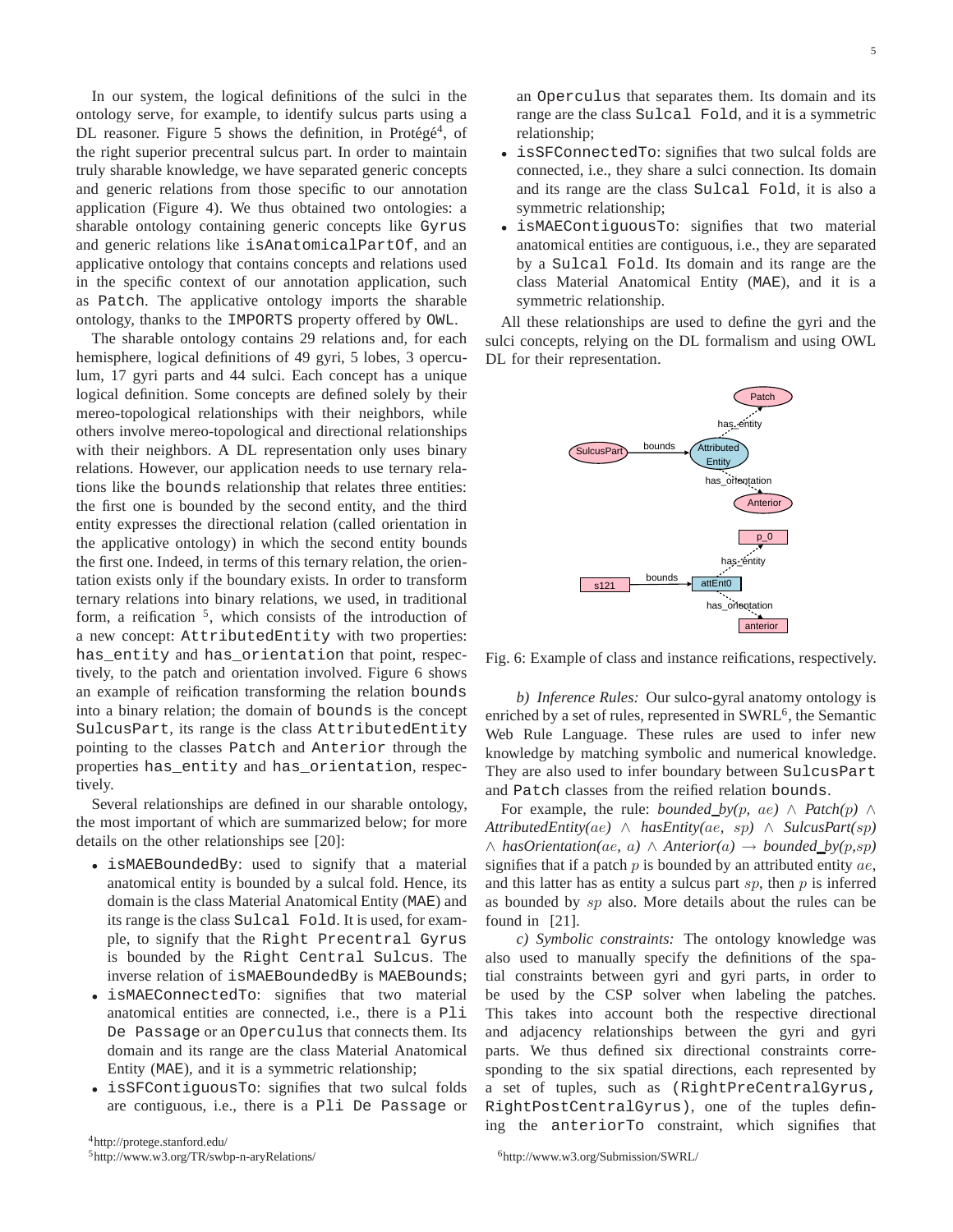

Fig. 5: Example of concept definition in Protégé: the right superior precentral sulcus part is defined as a sulcus part that delimits (bounds) some part of the right precentral gyrus and some part of the right superior frontal gyrus, and only parts of these two gyri. Concepts and relations of the sharable ontology are preceded by the namespace 'brain:'.

a part of the right precentral gyrus may be anterior to a part of the right postcentral gyrus. Some tuples may be in the form (RightSuperiorFrontalGyrus, RightSuperiorFrontalGyrus), signifying that a part of the right superior frontal gyrus may be anterior to another part of the same gyrus. As opposed to the directional constraints, the adjacency constraints between gyri and parts of gyri are of the utmost importance, because they have the advantage of being independent of the coordinate system and of the directional relation computation programs, which may make some erroneous decisions. For this reason, the adjacency constraints are given priority in our system.

# *B. Labeling Process*

## *1) Generation of Hypotheses for the Patches:*

*a) Patch Description:* The system first extracts the subgraph of the sulcus parts corresponding to the ROI selected by the user. Next, the user defines a set of contiguous patches by introducing a number of conventional separations (Figure 1). Then, the system computes the topological and directional relationships between neighboring patches, and between the patches and the sulcus parts forming them. The description of these spatial relations is represented in OWL (file#1), which will be used later in the various steps of reasoning. Neighboring patches are those sharing a sulcus part or a conventional separation. Directional relations between two

neighboring patches are established by calculating the vector joining the barycenters of their respective minimum bounding boxes. By minimum bounding box we mean the smallest parallelepiped that encloses a patch or a sulcus part.



(a) Minimal bounding boxes. (b) Minimal bounding boxes of border interfaces.

Fig. 7: (a) if we use the barycenter of the minimum bounding box of the patch P1 and the barycenter of the minimum bounding box of the sulcus part  $S1$ , then the directional relation will be wrong in this case. However, if we use the barycenters of their minimum bounding boxes of border interfaces (b), then the directional relations will be correct.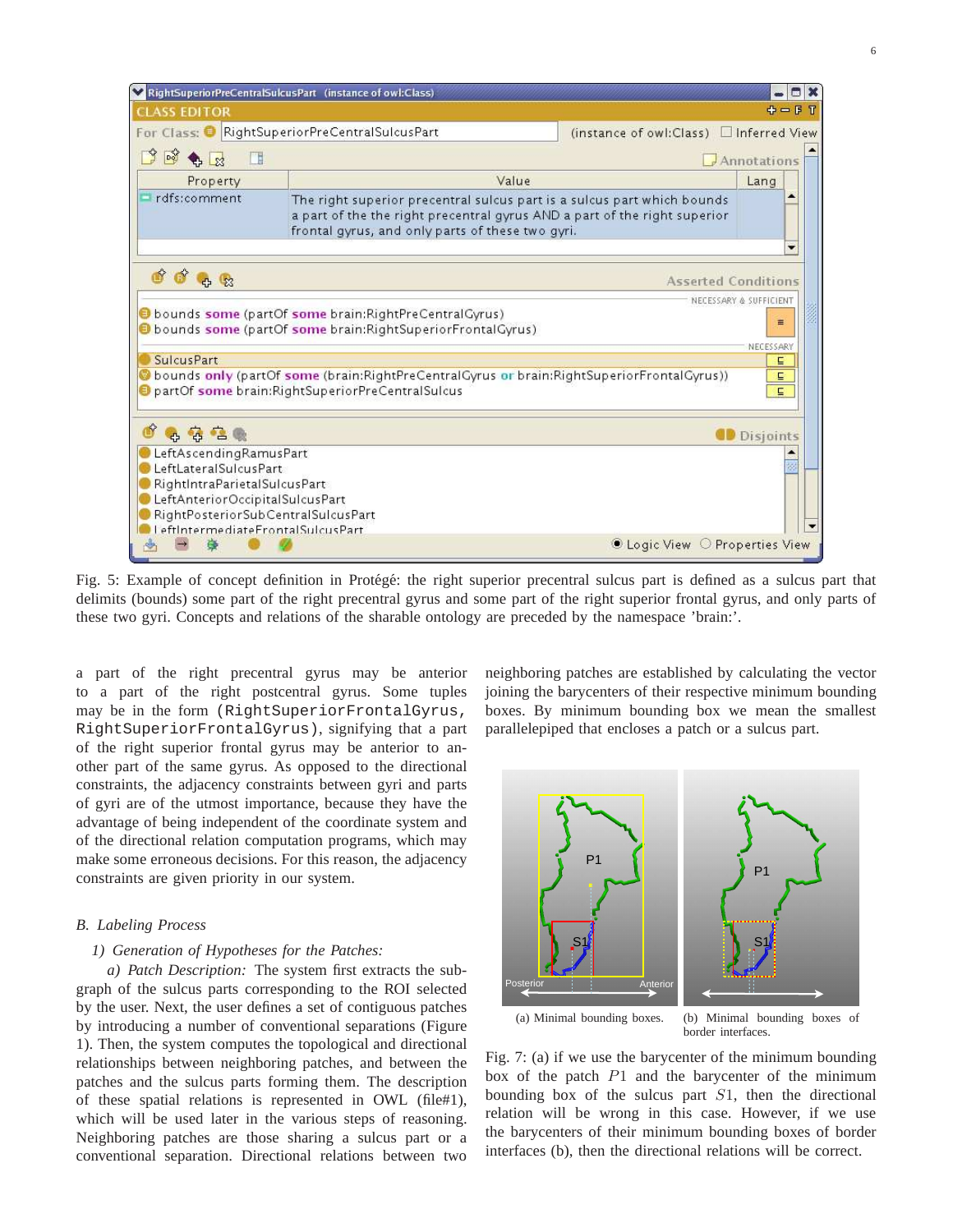Directional relations between a patch and the sulcus parts forming it are calculated using the method proposed in [22], [23]. In this method, the authors propose to use minimum bounding boxes of border interfaces instead of minimum bounding boxes. By "border interface", the authors mean the border part of a region which, given a cardinal direction, is in front of another region. Indeed, in some cases, the minimum bounding boxes method may not provide an accurate directional relation. This is illustrated in a simplified example (Figure 7-(a)), where the sulcus part  $S1$  is calculated as being posterior to the patch P1, whereas it is anterior to it. However, if we use the minimum bounding boxes of border interfaces, then  $S1$  will be calculated as anterior to  $P1$  (Figure 7-(b)), which provides a more accurate spatial analysis.

*b) Atlas Matching:* The sulcus parts of the ROI subgraph are transformed into the SPAMs space (stereotaxic space) thanks to the registration matrix estimated during the registration of MRI images onto a reference image aligned with the stereotaxic space obtained from BrainWeb<sup>7</sup>. This registration was made using our software described in [24]. This transformation A, which moves each point  $p$  to  $p'$ , can be expressed as :  $p' = A(p) = R_x(\phi_x)R_y(\phi_y)R_z(\phi_z)GSp + t$ , where  $R_x$  (resp.  $R_y$  and  $R_z$ ) is a rotation around the x (resp. y and z) axis,  $\phi_x$ ,  $\phi_y$  and  $\phi_z$  are parameters, G and S are shear and scale matrices, and  $t = (t_x, t_y, t_z)$  is a translation [24]. Next, a program analyzes the position of each sulcus part with respect to each SPAM, and determines whether it bounds it or not, and with which directional relation. This information is also represented in OWL (we call it file#2). The matching of information from file#1 and file#2, in the case of normal subjects, is done by SWRL rules of the following form:

• *bounds(x,y)* ∧ *SulcusPart(x)* ∧ *Patch(y)* ∧ *anteriorTo(x,y)* ∧ *bounds(x,z)* ∧ *Gyrus(z)* ∧ *anteriorTo(x,z)* → *partOf(y, z)* 

This rule infers that a patch  $y$  is a part of a particular gyrus  $z$  of the ontology if  $y$  and the SPAM corresponding to  $z$  are both bounded by a sulcus part  $x$  and are both anterior to it. Six similar rules are defined in our system for normal subjects and correspond to the six spatial directional relations (anteriorTo, posteriorTo, superiorTo, inferiorTo, leftTo, and rightTo). In pathological cases, the following rule is used: *bounds(x,y)*  $\wedge$ *SulcusPart(x)* ∧ *Patch(y)* ∧ *bounds(x,z)* ∧ *Gyrus(z)* → *partOf(y, z)*. It does not take into consideration the directional relations between the sulcus parts and the SPAMs, because they might lead to erroneous decisions due to displacements related to some pathology. Figure 8 shows an example illustrating why directional relations are not considered in pathological cases. In both cases (normal and pathological), matching rules allow for assigning to each patch a set of labels viewed as initial hypotheses. These rules are activated using the following SPARQL<sup>8</sup> query: SELECT ?x ?y WHERE { ?x rdf:type a:Patch; a:partOf  $?y$ .

*2) Consistent Interpretations for Patches:* A CSP consists of a number of variables and a number of constraints. A variable is defined by its domain, i.e., the set of values that can be assigned to this variable. A constraint relates several





Fig. 8: Let us consider the simplified ROI on the left, where six patches (*P1* .. *P6*) are delimited around the lesion (a tumor, in this case), and two SPAMs *SPAM1* and *SPAM2* on the right. Let us consider particularly the patch *P2* that is displaced by the tumor as indicated by the red arrows. *P2* is bounded by the sulcus parts *S1*, *S2*, *S3* and *S4*. It is also bounded by the conventional separations *CS1* and *CS2* added by the user. After the transformation of the sulcus parts of this ROI into the SPAMs space, we see that *P2* does not coincide with *SPAM1* (as do the rest of the patches) because of the shift caused by the tumor, and it is almost outside this SPAM. However, the sulcus parts *S1* and *S4* are still inside *SPAM1*, and consequently still bounding *SPAM1* even if with a wrong directional relation (orientation). This is why the matching rule, used in the case of pathological subjects, does not take the directional relations into consideration.

variables and restricts the values of the variables in question to legal assignments. Constraint reasoning is the process of computing a solution to the given CSP, i.e., an assignment of values to the variables that satisfy all the given constraints on the variables [25]. The adaptation of our problem to a CSP was easy. In fact, the patches represent the variables, the hypotheses computed for the patches represent the domains of the variables, and the spatial relations between the patches represent the constraints.

*Algorithm of Transformation into a CSP Problem:* Let  $T(P, SR)$  be the description of the patches, where P is the set of extracted patches and SR the spatial relations defined on the elements of P. We have, for each patch  $p \in P$ , a set of labels (hypotheses) denoted as  $lp(p)$ . Each spatial relation  $r \in SR$  is a tuple  $\langle type, (p_1, p_2) \rangle$  where type refers to the type represented by the spatial relation and  $(p_1, p_2)$  are the patches the spatial relation is defined on. The transformation of  $T$  into a CSP is done by the following algorithm:

- 1) for each  $p \in P$  create a variable  $v^p$ ;
- 2) if the user validates a given label  $l_i$  for a given patch  $p_i$ then set  $D(v^p) = l_i$ ; else set  $D(v^p) = lp(p)$ ;  $(D(v^p))$  is the domain of the variable  $v^p$ );
- 3) for each spatial relation  $r \in SR$  between two patches  $p_1, p_2 \in P$  add a binary spatial constraint between the variables  $v^{p_1}$  and  $v^{p_2}$  of the relevant type.

The CSP solver provides all possible consistent interpretations for the patches with respect to our priori knowledge

<sup>7</sup>http://www.bic.mni.mcgill.ca/brainweb/

<sup>8</sup>http://www.w3.org/TR/rdf-sparql-query/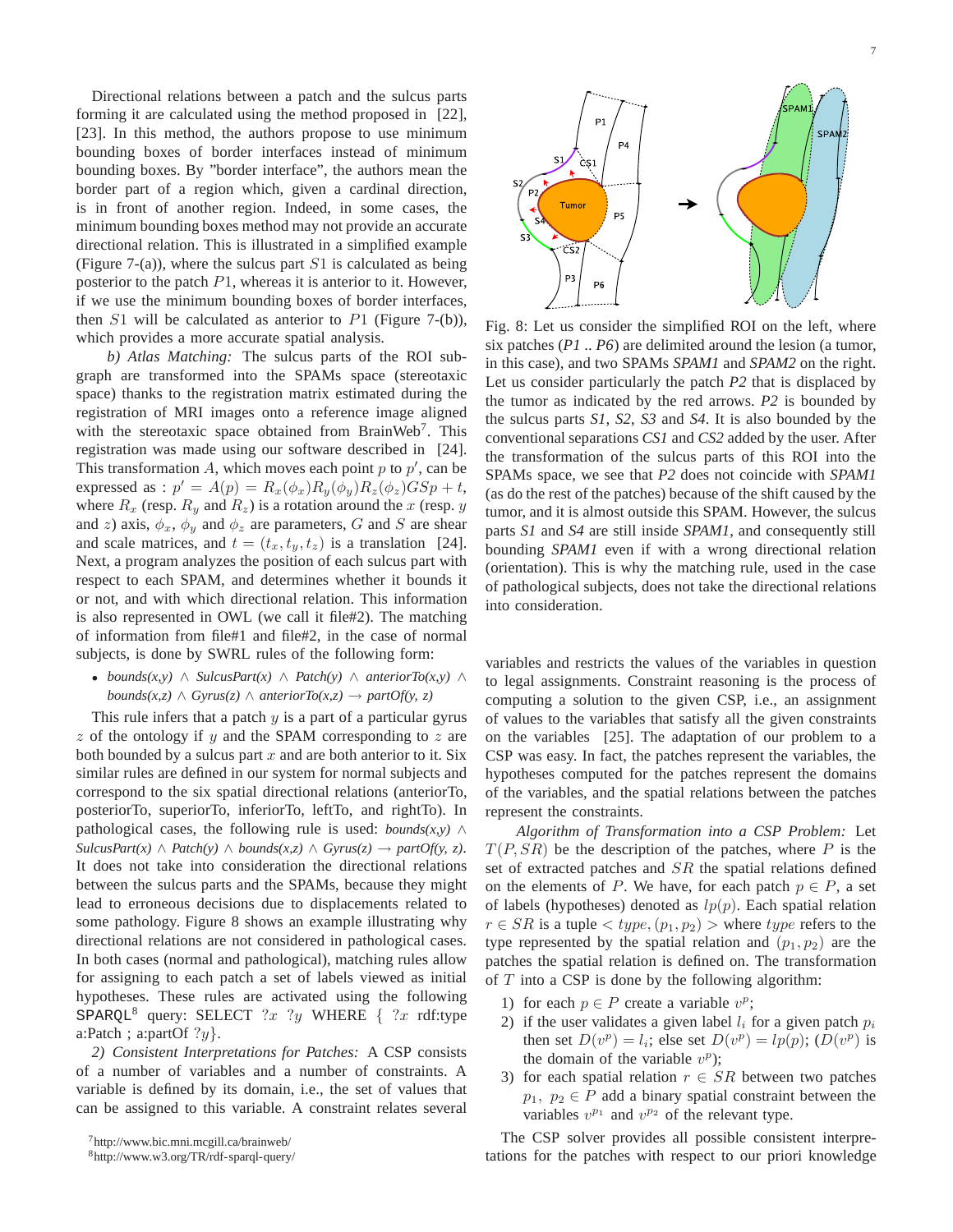about the spatial arrangement of the gyri and parts of gyri in the brain.

*3) User-Assisted Determination of the Best Interpretation for Patches:* The goal is to determine, from a user perspective, which is the best interpretation among those returned by the CSP solver. To reach this goal, the user is invited to assign a label to a patch exhibiting different labels in different interpretations. The system then eliminates all the proposed interpretations that are not consistent with the user's choices (Figure 2-b). The interactions are repeated until only one interpretation remains for the patches.

*4) Illustrative example:* Consider the simple example depicted in Figure 9, exhibiting three patches (P1, P2, P3) delimited in the ROI. The goal is to find the correct labels for the three patches. From the patch description we have, among others, the following spatial relations: posteriorTo(P1, P3), adjacentTo(P1, P3), anteriorTo(P3, P2), adjacentTo(P3, P2), superiorTo(P1, P2), and adjacentTo(P1, P2). We suppose that the following hypotheses are inferred for the patches from the SPAMs by the matching rules above: P1(R-PreCG, R-PostCG), P2(R-PostCG, R-PreCG, R-SupTG), and P3(R-PreCG, R-SupFG, R-IntFG, R-PostCG).



Fig. 9: Simplified example: (a) a ROI comprised of three patches; (b) transformation to a CSP representation:  $V1$ ,  $V2$ and  $V3$  variables are associated with the patches  $P1$ ,  $P2$ and P3 and the spatial relations between patches are transformed into constraints between variables; (c) three consistent interpretations computed for the three patches; (4) the best interpretation for the patches.

The graphical representation is transformed into a CSP representation (Figure 9), and its resolution returns three possible interpretations for the patches (I1, I2, and I3) (Figure 9). Now, the system asks the user to validate one label for the patch having the highest number of possible labels in the different interpretations (P3 in the example, since it has three possible labels). If the user validates P3(R-PreCG), then the system eliminates the previous interpretations where the label of P3 differs from R-PreCG. Thus, the best interpretation in this case is I3 (Figure 9).

*5) Sulcus Parts Labeling:* Sulcus parts labeling relies on a DL reasoning (Figure 2-c). The system uses the best interpretation computed for the patches, the topological and directional relations calculated between the sulcus parts and the patches, and the logical definitions of the sulci in the ontology. Let us consider sulcus part S1 in Figure 9. The best interpretation computed above was  $I3$ . From the patch description, it is also known that S1 bounds P1 with an anterior directional relation and P3 with a posterior directional relation. Suppose that the right central sulcus part has the following logical definition in the applicative ontology:

• *RightCentralSulcusPart* ≡ *(*∃ *bounds.((*∃ *hasEntity.(*∃ *partOf.brain:RightPostCentralGyrus))* ⊓ *(*∃ *hasOrientation.Anterior)))* ⊓ *(*∃ *bounds.((*∃ *hasEntity.(*∃ *partOf.brain:RightPreCentralGyrus))* ⊓ *(*∃ *hasOrientation.Posterior)))* ⊓ (∀ *bounds.((*∃ *hasEntity.(*∃ *partOf.brain:RightPreCentralGyrus))* ⊔ *(*∃ *hasEntity.(*∃ *partOf.brain:RightPostCentralGyrus))).*

This logical expression signifies that a part of the central sulcus of the right hemisphere bounds a part of the right postcentral gyrus with an anterior orientation (or direction), and a part of the precentral gyrus with a posterior orientation, and that it does not bound any other gyri. Consequently, sulcus part S1 will be identified as a RightCentralSulcusPart instance.

*6) Final Annotation For Patches and Sulcus Parts:* The patches and sulcus parts annotations are stored in RDF, and include metadata stating the name of the atlas used, the ontology version, etc. The concepts referred to in this file are those defined in the ontology. Figure 10 shows part of an annotation file.

```
<Patch rdf:ID ="Patch12">
        <part0f>
                <brain:RightInferiorFrontalGyrus rdf:ID = "RightPrCG"/>
        \frac{2}{\pi}<bounded_by>
                <RightCentralSulcusPart rdf:about="#146"/>
                <BightCentralSulcusPart rdf:ID="694"/>
                <RightIntermediatePreCentralSulcusPart rdf:about="#682"/>
                <RightInferiorPreCentralSulcusPart rdf:ID="6
                <RightInferiorPreCentralSulcusPart rdf:ID="140"/>
        \le/bounded by>
</Patch>
```
Fig. 10: Example of *RDF* representation of patch and sulcus part annotations.

### V. SYSTEM IMPLEMENTATION AND EVALUATION

### *A. A Web Service Implementation*

The proposed system was implemented using Web services technology. The various services run on an Axis server, and are executed by gsoap clients using a visualization tool named GisViewer, developed with the VisAGes<sup>9</sup> team (Figure 11).

The Web service architecture has, among others, the following advantages:

<sup>9</sup>http://www.irisa.fr/visages/visages-eng.html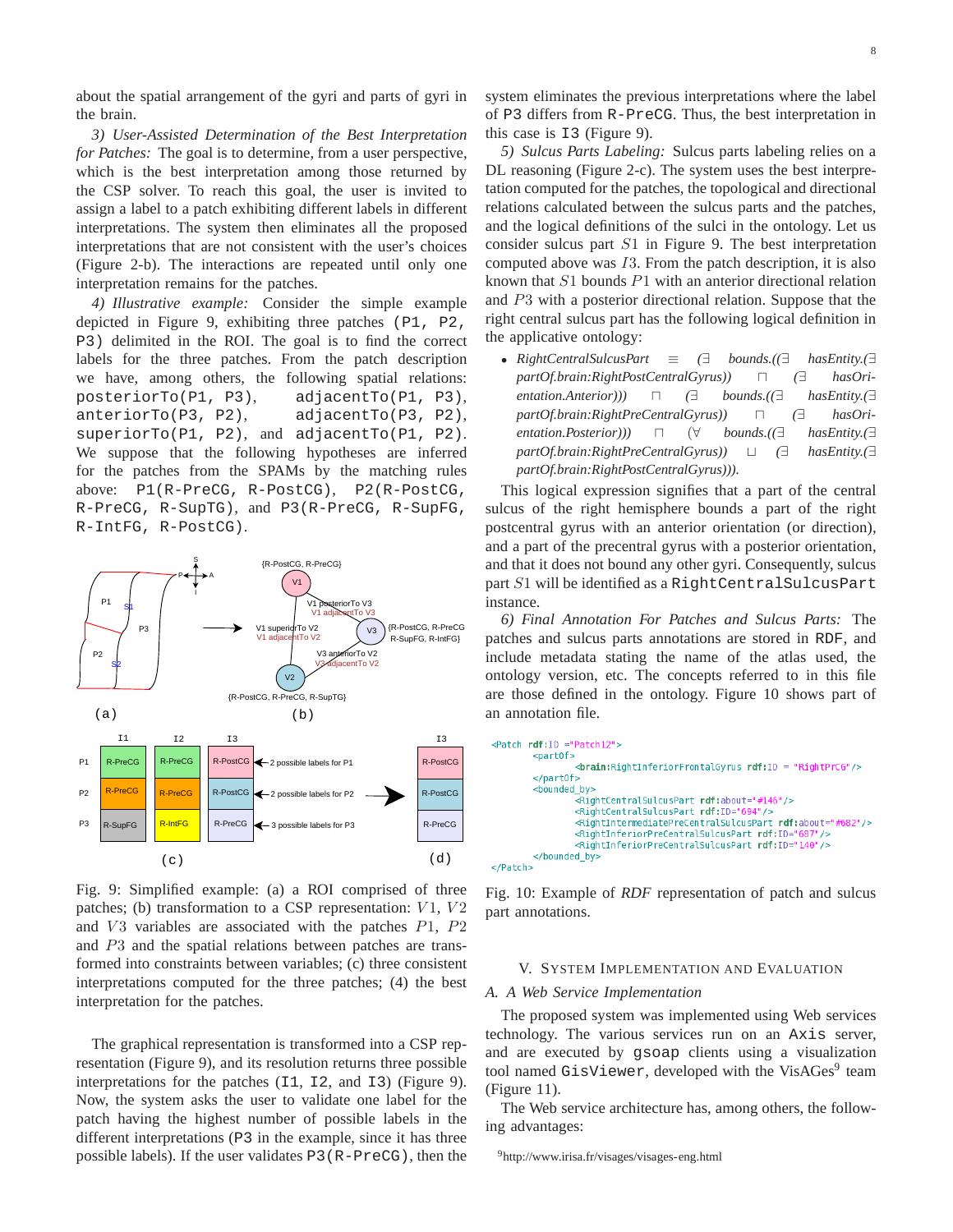

Fig. 11: A Web service implementation of the system.

- easy use of the system: indeed, users do not need to install the labeling system on their machines, they only need to install the *GisViewer* software in order to annotate their brain images;
- only one installation of the reasoning tools involved in the system is needed as the inference engine and the CSP solver;
- users can access the same version of the ontology and symbolic constraints on the server, which could be updated and improved on the server only;
- atlases are only put on the server, so users do not need to know anything about them.

### *B. Details of the different Web Services*

Six Web services were implemented as shown in Figure 11.

- Service 1: Easy authentication: only a user name and a password are needed;
- Service 2: This consists of a query, made in order to get the complete list of gyri names from the ontology. It takes as input the query and the ontology, and it returns as output a list of gyri names;
- Service 3: This consists of the atlas matching, explained in Section 3. It takes as input the SPAMs' atlas, the registration matrix and the sub-graph of the external outlines of the sulci. It returns as output the description of the topology and the directional relations between the external outlines of the sulci and the SPAMs;
- Service 4: The generation of hypotheses, by matching information deduced from the atlas and the patches' description. It takes as input the matching rules, the patches' description file and the output of the service 3. It returns as output a set of hypotheses (possible labels) for each patch in the ROI (Figure 12);
- Service 5: Determination of consistent interpretations, based on CSP reasoning. This service takes as input the patches' description file and the output of the service 4. It returns as output a set of consistent interpretations. Each interpretation consists of one label for each patch of the ROI. The user can navigate through these interpretations using the Next interpretation and Previous interpretation buttons. The best interpretation is calculated interactively with the user (Figure 13);

Service 6: Identification of sulcus parts, based on DL reasoning. It takes as input the ontology, the patches' description file and the output of the service 5. It returns as output the identifiers and labels of the sulcus parts that have been classified by the reasoner based on the logical definitions of the sulci in the ontology. The final annotations of the patches and sulcus parts are shown on the image (Figure 14) and stored in an RDF file after adding metadata that document which version of the ontology was used, which atlas, etc.



Fig. 14: Patch and sulcus part annotations: the patches have their labels in front of them, and sulcus parts are assigned colors that help the user to identify them; the correspondence is given in a legend box (not shown here)

#### *C. Experiments and Materials*

The experiments were performed using T1-MRI images obtained with a 3T scanner (Philips Gyroscan Achieva 3T) from ten normal subjects and five patients. In the five pathological cases, the pathology types involved were low or high-grade glioma located in the right frontal lobe. We used only cases where a specialist deemed that they had caused a shift. Figure 15 shows an example illustrating the extent of the lesion in a patient with a tumor. The brain segmentation and the extraction of the external outlines of the sulci were done with Brain $visa<sup>10</sup>$  tools and Vistal<sup>11</sup>, respectively. We used 44 SPAMs corresponding to the main gyri. The various programs were implemented in C++ and Java, with the connection between C++ and Java programs made possible using JNI (Java Native Interface). The ontology was created and edited using the Protégé software. The rules were created and edited using the SWRL<sup>12</sup> Plugin. The results for the patches were obtained using the Java Constraint Library JCL<sup>13</sup> (a CSP solver), and the sulcus parts were classified using the  $KAON2^{14}$  reasoner (an inference engine for rule-extended ontologies).

<sup>10</sup>http://brainvisa.info/index\ f.html

<sup>11</sup>http://www.irisa.fr/vista/Themes/Logiciel/VIsTAL/VIsTAL.html

<sup>12</sup>http://protege.cim3.net/cgi-bin/wiki.pl?SWRLTab

<sup>13</sup>http://liawww.epfl.ch/JCL/

<sup>14</sup>http://kaon2.semanticweb.org/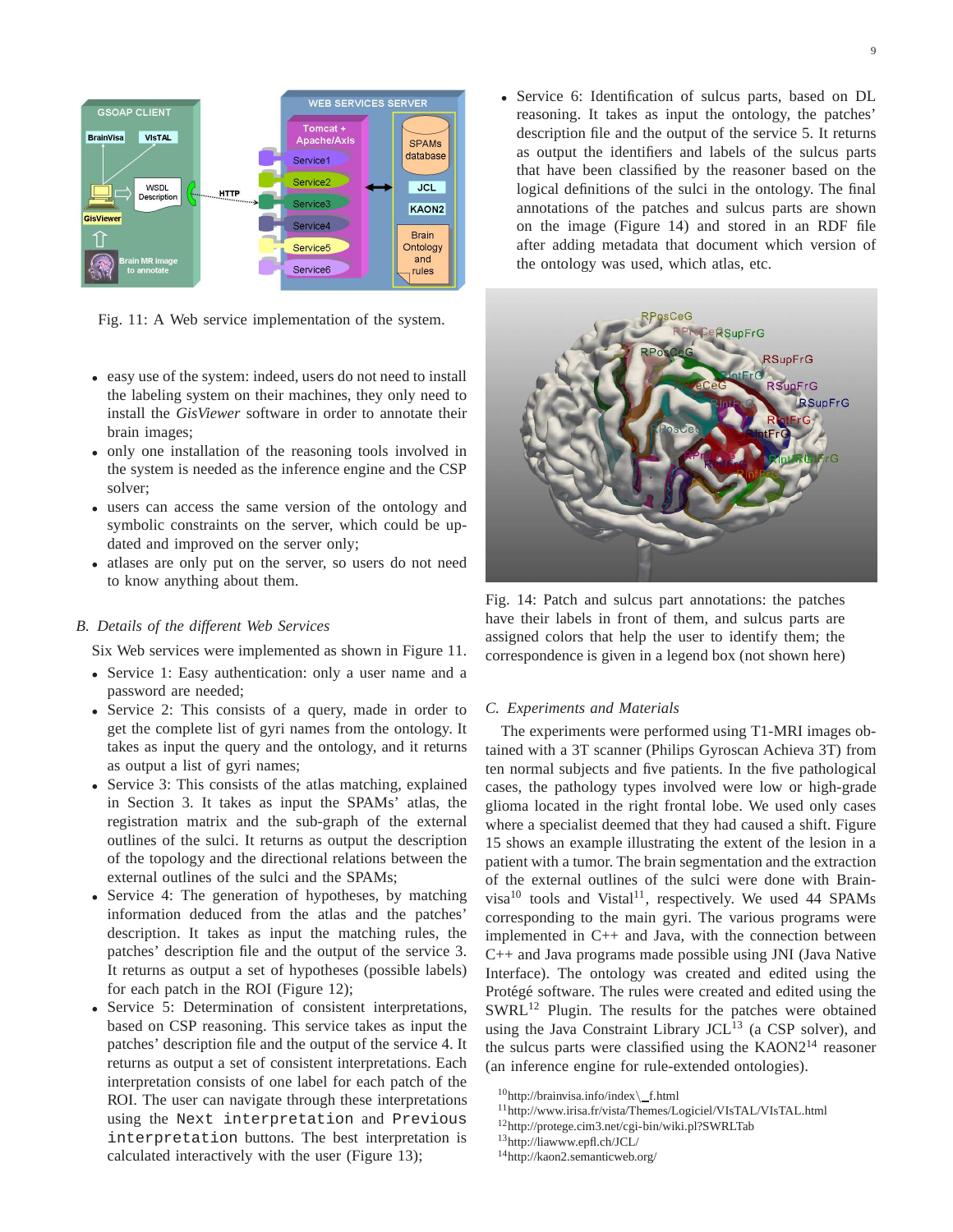

Fig. 12: A menu showing hypotheses inferred for the patch selected by the user. The user has three options: 1) validate a label among the hypotheses inferred by the system; 2) validate a label from a complete list obtained from the ontology; 3) do nothing.



Fig. 13: User interactions for computing the best interpretation: the patches already identified have their labels in front of them and those that the system could not identify thus far are marked with a question mark. The user can select these and the system will propose a set of possible labels.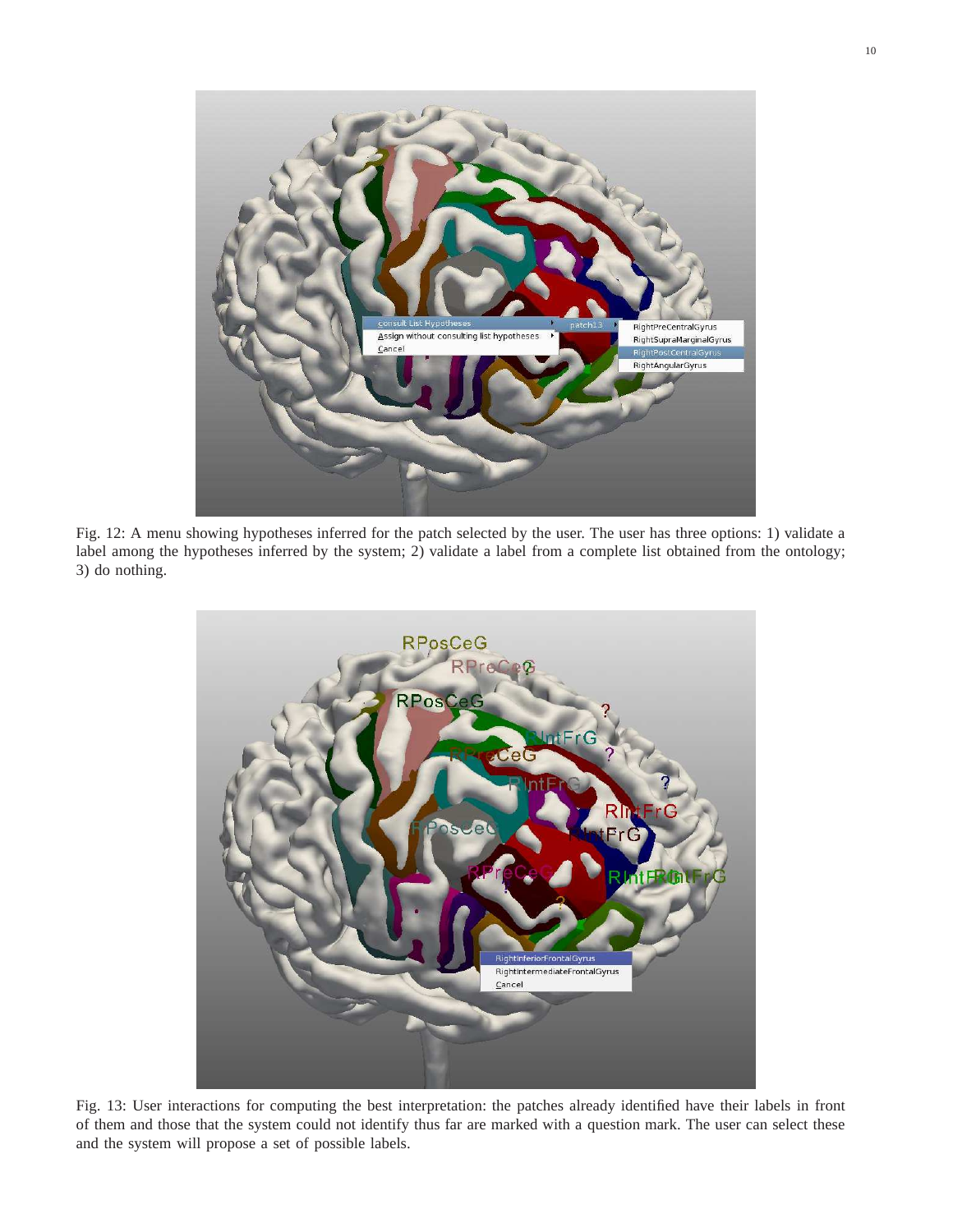

Fig. 15: An example of the extent of a lesion as discussed in this work. We can see the lesion (a tumor, here) and the displacement of the anatomy that it causes.

### *D. Experimental Protocol*

Two physical and distinct persons were involved in the evaluation: a neuroanatomy specialist and a user who was not a specialist, but all his interactions with the system were based on information that had been given to him by the specialist. In the regular use of the system, the user needs to have some knowledge of anatomy, especially to define the patches and provide the few labels that the system needs. So, the user interacted with the system, relying on the specialist's knowledge. Evaluation of the system was done as follows:

- ROIs were defined by the neuroanatomy specialist and included the superior frontal gyrus, the middle frontal gyrus, the inferior frontal gyrus, the precentral gyrus, the postcentral gyrus, the central sulcus, the superior precentral sulcus, the intermediate precentral sulcus, the inferior precentral sulcus, the superior frontal sulcus and the inferior frontal sulcus regions;
- the patches were defined manually by the user, who was asked to define conventional separations, as needed, in order to obtain closed polygons with as regular a shape as possible, and also as recommended by the specialist;
- the specialist assigned labels to all patches in all cases;
- the hypotheses were automatically computed for the patches;
- in each case, the user was asked to validate two labels for two patches, based on the labels previously defined by the specialist;
- in each case, the user had to interact with the system at most five times in order to determine the best interpretation, also relying on the labels previously defined by the specialist;
- after each user interaction, we compared the results generated by the system with the labels assigned by the specialist, which were taken as a gold standard.

The same procedure was applied to the fifteen MRI datasets, except for the matching rules since directional relations were not considered in case of pathological data.

*Logical definitions of the sulci:* The logical definitions of the sulci used in the evaluation were the following:

- *RightCentralSulcusPart* ≡ *SulcusPart* ⊓ *(*∃
- *bounds.(*∃ *partOf.brain:RightPostCentralGyrus))* ⊓ *(*∃ *bounds.(*∃ *partOf.brain:RightPreCentralGyrus))* ⊓ *(*∀

*bounds.((*∃ *partOf.brain:RightPreCentralGyrus))* ⊔ *(*∃ *partOf.brain:RightPostCentralGyrus))*

- *RightSuperiorPreCentralSulcusPart* ≡ *SulcusPart* ⊓ *(*∃ *bounds.(*∃ *partOf.brain:RightPreCentralGyrus))* ⊓ *(*∃ *bounds.(*∃ *partOf.brain:RighSuperiorFrontalGyrus))* ⊓ *(*∀ *bounds.((*∃ *partOf.brain:RightPreCentralGyrus))* ⊔ *(*∃ *partOf.brain:RightSuperiorFrontalGyrus))*
- *RightIntermediatePreCentralSulcusPart* ≡ *SulcusPart* ⊓ *(*∃ *bounds.(*∃ *partOf.brain:RightPreCentralGyrus))* ⊓ *(*∃ *bounds.(*∃ *partOf.brain:RighIntermediateFrontalGyrus))* ⊓ *(*∀ *bounds.((*∃ *partOf.brain:RightPreCentralGyrus))* ⊔ *(*∃ *partOf.brain:RightIntermediateFrontalGyrus))*
- *RightInferiorPreCentralSulcusPart* ≡ *SulcusPart* ⊓ *(*∃ *bounds.(*∃ *partOf.brain:RightPreCentralGyrus))* ⊓ *(*∃ *bounds.(*∃ *partOf.brain:RighInferiorFrontalGyrus))* ⊓ *(*∀ *bounds.((*∃ *partOf.brain:RightPreCentralGyrus))* ⊔ *(*∃ *partOf.brain:RightInferiorFrontalGyrus))*
- *RightSuperiorFrontalSulcusPart* ≡ *SulcusPart* ⊓ *(*∃ *bounds.(*∃ *partOf.brain:RightSuperiorFrontalGyrus))* ⊓ *(*∃ *bounds.(*∃ *partOf.brain:RighIntermediateFrontalGyrus))* ⊓ *(*∀ *bounds.((*∃ *partOf.brain:RightSuperiorFrontalGyrus))* ⊔ *(*∃ *partOf.brain:RightIntermediateFrontalGyrus))*
- *RightInferiorFrontalSulcusPart* ≡ *SulcusPart* ⊓ *(*∃ *bounds.(*∃ *partOf.brain:RightInferiorFrontalGyrus))* ⊓ *(*∃ *bounds.(*∃ *partOf.brain:RighIntermediateFrontalGyrus))* ⊓ *(*∀ *bounds.((*∃ *partOf.brain:RightInferiorFrontalGyrus))* ⊔ *(*∃ *partOf.brain:RightIntermediateFrontalGyrus))*

# *E. Results*

Tables I and II show the results obtained. We note that:

- the number of patches in ROIs was around 19 (mean: 18.9, std. dev: 1.79) in normal cases and 19 (mean: 19.6, std. dev: 3.29) in pathological cases;
- the number of hypotheses inferred for each patch, by means of the matching rules, was less than 3 (mean: 2.71, std. dev: 0.12) for normal cases and (mean: 2.39, std. dev: 0.29) for pathological cases. These hypotheses are very helpful for the user when he explores/identifies a ROI on the brain, since the number of possible labels for each patch is reduced from 44 (number of SPAMs) to less than 3 (number of possible labels);
- in all ROIs, the correct label for each patch was included in the set of hypotheses inferred by the system. This shows that the matching rules are very efficient. Thus, in each set of hypotheses, we have the correct label and one or two other possible labels;
- the number of consistent interpretations was about 16 (mean: 16.6, std. dev: 16.65) for normal cases and 16 (mean: 16.4, std. dev: 15.19) for pathological cases. This highlights the fact that the spatial constraints supporting the CSP resolution reduce the number of possible solutions. Indeed, without spatial constraints, for a ROI with 19 patches and 3 possible labels for each, the number of possible interpretations would have been  $3^{19} = 1162261464$  instead;
- in most cases (both normal and pathological), the number of remaining hypotheses for each patch is very close to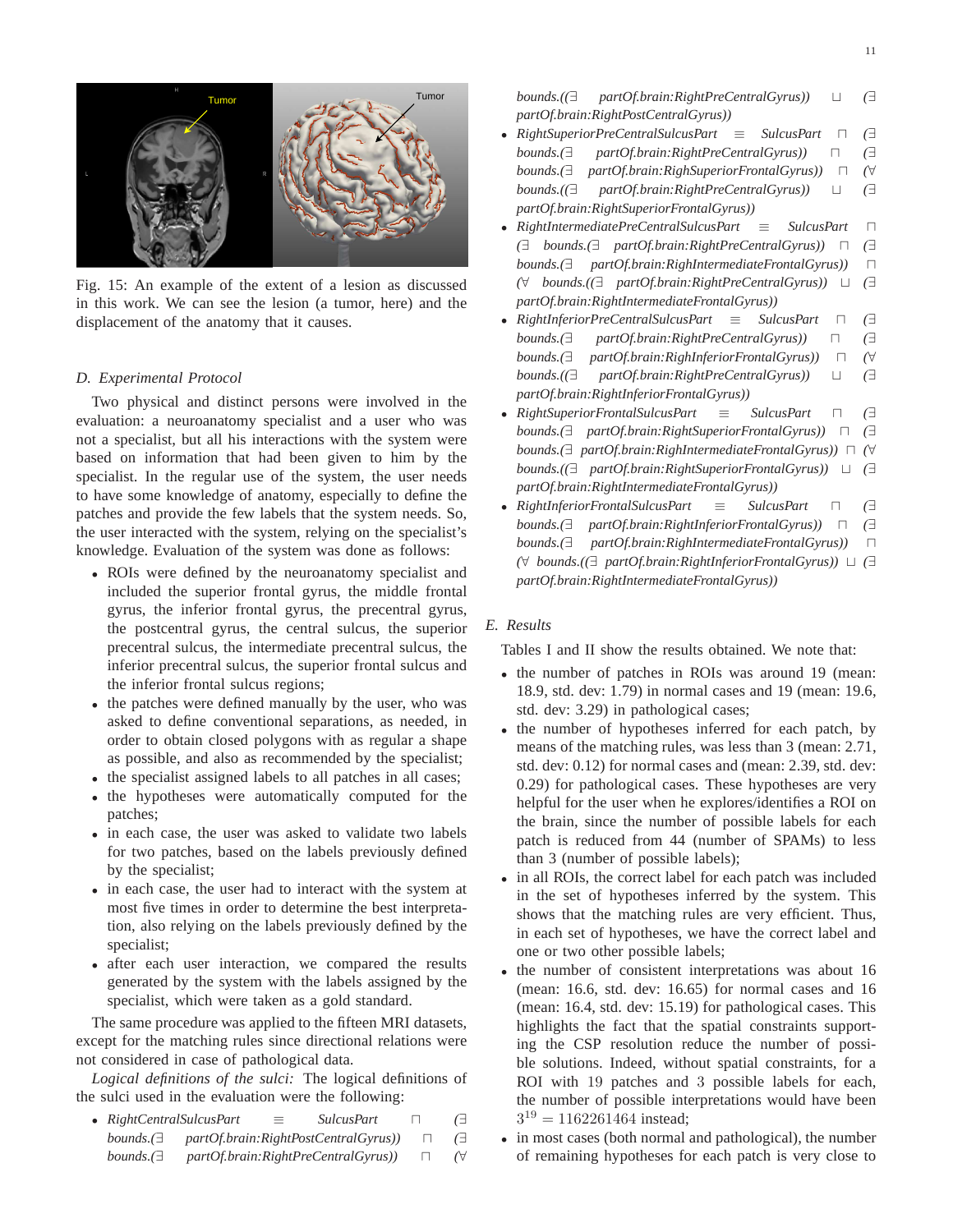| <b>Brain MRI</b> data                                            |                      |        |                          |                   |     |        | o                        |                           |              |                     | 10          |
|------------------------------------------------------------------|----------------------|--------|--------------------------|-------------------|-----|--------|--------------------------|---------------------------|--------------|---------------------|-------------|
| Number of patches in ROI                                         |                      | 19     | 18                       | 19                | 20  | 18     |                          | 19                        | 20           | 19                  | 22          |
| Number (mean) of hypotheses for each patch                       |                      | 2.78   |                          | 2.65              |     |        | 2.80                     | 2.63                      | 2.45         |                     | 2.86        |
| Number of patches with a proper label in their set of hypotheses | 19                   | 18     | 19                       | 20                | 18  | 15     | 19                       | 19                        | 19           | $\mathcal{L}$<br>∠∠ |             |
| Number of possible interpretations inferred for patches          |                      | O      |                          |                   | 16  | 14     | 12                       | 26                        | 12           |                     | 60          |
|                                                                  | <i>Interaction</i>   | 1.11   |                          | 1.1.              |     | 1.11   | !. 13                    | 26                        | 1.15         | .05                 | $\sqrt{27}$ |
|                                                                  | Interaction 2        |        |                          | $1.\overline{05}$ |     | 1.05   | 1.06                     | $^{\prime}$ . $^{\prime}$ |              |                     | 1.18        |
| Number (mean) of remaining hypotheses for patches                | Interaction 3        | $\sim$ | $\overline{\phantom{a}}$ |                   | -   |        |                          | 1.05                      | 1.05         |                     | I.O9        |
|                                                                  | <b>Interaction 4</b> | $\sim$ | $\sim$                   | $\sim$            | -   | $\sim$ | $-$                      |                           |              | -                   | 1.04        |
|                                                                  | Interaction 5        | $\sim$ | $\sim$                   |                   |     |        | $\overline{\phantom{a}}$ | $\sim$                    | <b>STATE</b> | $-$                 |             |
| Accuracy (patches) $(\frac{6}{6})$                               |                      | 100    | 94                       | 100               | 100 | 100    | 93                       | 95                        | 100          | 95                  | 100         |
| Accuracy (sulcus parts) $(\frac{9}{6})$                          |                      | 100    | 80                       | 100               | 100 | 100    | 90                       | 92                        | 100          | 83                  | 100         |

| Brain MRI data                                                   |               |      |      |                          |      |      |
|------------------------------------------------------------------|---------------|------|------|--------------------------|------|------|
| Number of patches in ROI                                         |               |      | 20   |                          |      | 19   |
| Number (mean) of hypotheses for each patch                       |               | 2.68 | 2.70 | 2. 17                    | 2.05 | 2.36 |
| Number of patches with a proper label in their set of hypotheses |               | 25   | 20   |                          |      | 19   |
| Number of possible interpretations inferred for patches          |               | 40   | 18   |                          |      | 18   |
|                                                                  | Interaction 1 | !.16 |      |                          |      | 1.21 |
|                                                                  | Interaction 2 |      |      |                          |      | 1.15 |
| Number (mean) of remaining hypotheses for patches                | Interaction 3 | 04   | 1.05 | $\overline{\phantom{a}}$ |      | 1.05 |

|  |  |  |  |  | TABLE I: Experimental results: Normal cases |  |  |  |  |
|--|--|--|--|--|---------------------------------------------|--|--|--|--|
|--|--|--|--|--|---------------------------------------------|--|--|--|--|

**Accuracy (sulcus parts)(%)** *100 100 80 90 88* TABLE II: Experimental results: Pathological cases

**Accuracy (patches)(%)** *100 100 94 93 95*

1 as of the first user interaction, which means that the majority of patches are identified (each of them having only one label) with only one user interaction. In most other cases, the ROIs were completely identified by the third user interaction;

- the accuracy of identification is good both for patches and sulcus parts. Indeed, the accuracy for patch identification was about 97% (mean: 97.7%, std. dev: 3.02) in normal cases and  $96\%$  (mean:  $96.4\%$ , std. dev: 3.36) in pathological cases; the accuracy for sulcus parts identification was about  $94\%$  (mean:  $94.5\%$ , std. dev: 7.82) in normal cases and 91% (mean: 91.6%, std. dev: 8.53) in pathological cases. The origin of the labeling errors was mainly due to two related factors: the fact that one directional relation only was computed, and the fact that our definitions of spatial constraints may not be complete-enough to match the unique directional relation found in the images. For example, the tuple (RightPostCentralGyrus, RightPostCentralGyrus) is one of the tuples defining the *inferiorTo* constraint, which allows a part of the RightPostCentralGyrus to be inferior to another part of the same gyrus. This tuple is not included in those defining the *anteriorTo* constraint, so a part of the RightPostCentralGyrus is not allowed to be anterior to another part of the same gyrus. However, in some cases, the directional relation initially extracted by the imaging tools between two patches that should be parts of the RightPostCentralGyrus could be *anteriorTo* instead of *inferiorTo*. This led to an improper identification of patches and consequently of sulcus parts, whose labels are partially based on the patch labels;
- another very interesting feature of the evaluation is that there is no difference in accuracy between normal and pathological cases. This suggests that our method, in contrast to traditional ones, is resistant to shifts caused

# by pathologies.

*Interaction 4 – 1 – – 1*

These results show that the proposed system can be very helpful to the user in obtaining consistent annotations for brain anatomy MR Images. It also helps to obtain annotations quickly, since a user needs less than two minutes to annotate the patches, and less than three minutes to automatically annotate the sulcus parts.

*Interaction 5 – – – – –*

#### VI. DISCUSSION

Our approach differs in many ways from traditional methods of cortex segmentation in MRI images. It also differs from similar works on image annotation using Semantic Web technologies, such as the method of *Dasmahapatra et al.* [26]. In particular, our identification process involves reasoning on topological properties of the entities to be labeled, based on the graphical information extracted from the image.

In terms of the ontology modeling, we used both *Dameron's* work [16], [17] and *FMA* [18], since FMA did not provide the topological knowledge concerning the sulci and is not usable as a whole because of its huge size. For the representation of our ontology, we used OWL DL in order to facilitate its sharing and its use by programs.

More generally, a tradeoff must be found between the generality of an ontology, i.e., its applicability in one field and across several domains, and its precision, which determines its added value for specific applications. Another difficult issue with ontologies is modularity. A natural tendency is to gather into a single ontology all relevant concepts of a domain. This leads to huge ontologies, such as those found in the biomedical field, e.g., Snomed-CT  $^{15}$ , Gene Ontology  $^{16}$  or the FMA. Another tradeoff concerns "conflicting requirements for expressive power in the language used for semantic annotation and the scalability of the systems used to process

<sup>&</sup>lt;sup>15</sup>http://www.nlm.nih.gov/research/umls/Snomed/snomed\_main.html <sup>16</sup>http://www.geneontology.org/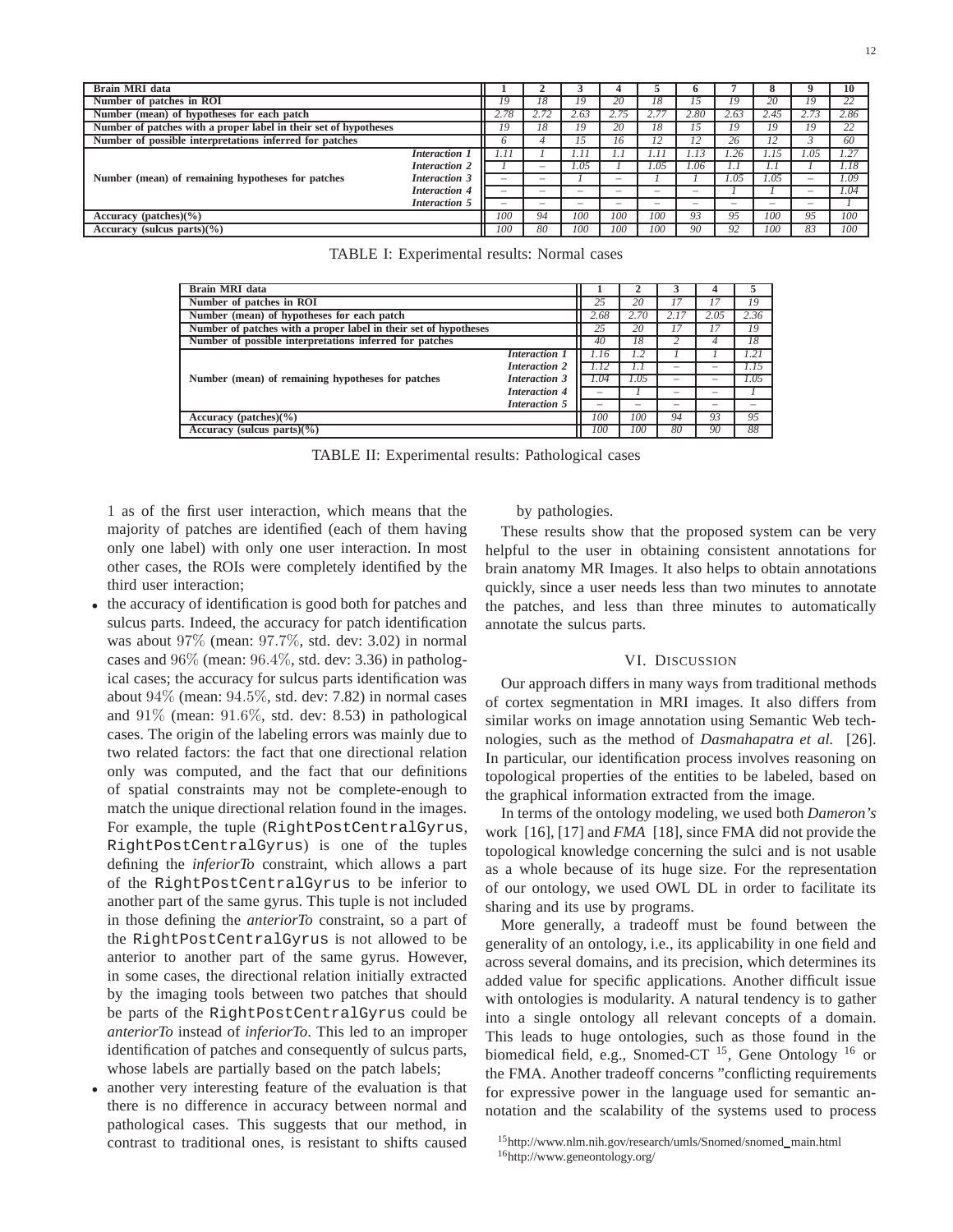them"  $[2]$ . Several new profiles  $^{17}$  of the OWL 2 ontology language extension, which are specially adapted to deal with the different categories and sizes of ontologies and which can be more simply and/or efficiently implemented, will shortly become W3C <sup>18</sup> recommendations.

We deliberately chose an approach that establishes cooperation between the user (who is supposed to have minimum skills in brain anatomy) and the system, taking advantage of specific skills of each of the two protagonists: the existing anatomical knowledge of the user, and the ability of the system to systematically apply rules and constraints in order to propagate the consequences of the user's choices. The user thus plays an active part in the labeling process since he defines the patches and provides key indications that are used by the system to infer the best interpretation for the patches. In particular, he specifies conventional separations in order to obtain closed coutours (i.e., the patches), based on the automatically segmented external outlines of the sulci. We wish to emphasize that a certain anatomical knowledge is required in order to obtain a correct parcellation of the ROI to be annotated, since no patch should straddle two different gyri. Moreover, this approach allows imperfections in the initial extraction of sulci to be dealt with, in the sense that they do not prevent the user from defining patches and annotating them. However, in such a case, the quality of the annotations may be inferior: for example, if a sulcus part was not detected and was replaced by a user-defined conventional separation, then this characteristic will not be properly described.

In terms of handling pathological cases, our work was limited to confirming that our labeling process would be reasonably resistant to brain tumors, since it manipulates adjacency relationships rather than positions with respect to a particular spatial reference. However, our solution is limited; in particular, our system (especially our sulco-gyral ontology) does not represent pathological structures and the spatial relationships they have with the surrounding normal tissues, as shown in [27]. This kind of extension could be relevant, in the sense of providing a more precise description of the relationships between the pathology and the surrounding structures.

The tests described in the paper consist in evaluating the system performances. Actually, one expert neuroanatomist has participated in this evaluation, because the system is designed primarily to preparing procedures in neurosurgery. However, we believe that it is interesting now to test the system with different users having different experiences, to more generally assess its performances, usability and usefulness.

One important originality of our approach is that it allows one to define and share knowledge about anatomical entities, especially fine-grained structures, based on specific and precise criteria. For example, Pars Orbitalis of the Inferior Frontal Gyrus is defined by its relationships with neighboring gyri and sulci. We believe that these constitute criteria potentially more accurate than the usual recourse to digital atlases. Also, in theory, the proposed approach would allow different typical patterns to be represented, as shown in Ono's atlas, in order to deal with the anatomical variability between individuals. Currently, the ontology addresses this need via the representation of unions (the ⊔ operator of OWL DL), signifying, for example, that two gyri are neighbors and can be in continuity, i.e., there is a Pli De Passage connecting them, or can be contiguous, i.e., they are separated by a Sulcus.

The reasoning over an OWL DL ontology extended with SWRL rules merits some attention. Indeed, an SWRL rule base and OWL ontology may be combined to obtain complete inferences [28]. OWL and SWRL are complementary: on one hand, OWL DL is restricted to tree-like rules, but provides both existentially and universally quantified variables and full monotonic negation. On the other hand, Horn rules are decidable logics: they are restricted to universal quantification, but allow for interaction of variables in arbitrary ways [29]. However, in general, combining rules and OWL DL ontologies leads to undecidability. Therefore, in order to maintain decidable query answering for OWL DL ontologies extended with rules, existing reasoners are restricted to rules applicable only to individuals explicitly introduced in the ABox (known individuals), which are called DL-safe rules. SWRL rules may not be DL-safe; the KAON2 reasoner (which is used in our application) is based on the DL-safe rules assumption. Although the rules used for our system are not DL-safe, KAON2 provides the expected answers for the experiments reported. Indeed, in these cases the rules were fired because given the initial facts asserted, their body was satisfied by binding their variables to known individuals. However, this approach is not always relevant and situations may occur where solutions are missed because of the existential construct. For example, the Patch class is defined with an existential element in the equivalent class expression. Hence, it may happen in some cases that a rule expressing the propagation of a property from parts to whole cannot be fired, because an instance of Patch is defined without being connected to a known instance of gyrus by the relation partOf. KAON2 does not make all the consequences according to the first-order semantics of SWRL, but only consequences under "the DL-safe semantics" [21]. In the context of our application, using rules with ontologies enables us to meet a significant subset of our requirements. In addition to the rules presented in the paper, standard rules may be needed for chaining ontology properties, such as the transfer of properties from parts to wholes (which are now representable in OWL  $2^{19}$ ), or dependencies in the brain cortex, for example the rule: *separatesMAE(y1, x1, x2)*  $\wedge$ *hasSegment*(y2*,* y1) ∧ *Sulcus*(y2) ∧ *MAE*(x1) ∧ *MAE*(x2) ∧  $SF(y1) \rightarrow separatesMAE(y2, x1, x2)$  allows one to propagate the separation relationship between anatomical entities from part to whole.

Let us now examine the adequacy of OWL DL reasoning in the process of image interpretation. In fact, OWL DL benefits from many years of DL research, where a formal semantics is well defined and formal properties in terms of complexity and decidability are well understood. This can help to avoid ambi-

<sup>17</sup>http://www.w3.org/TR/owl2-profiles/

<sup>18</sup>The World Wide Consortium - http://www.w3.org/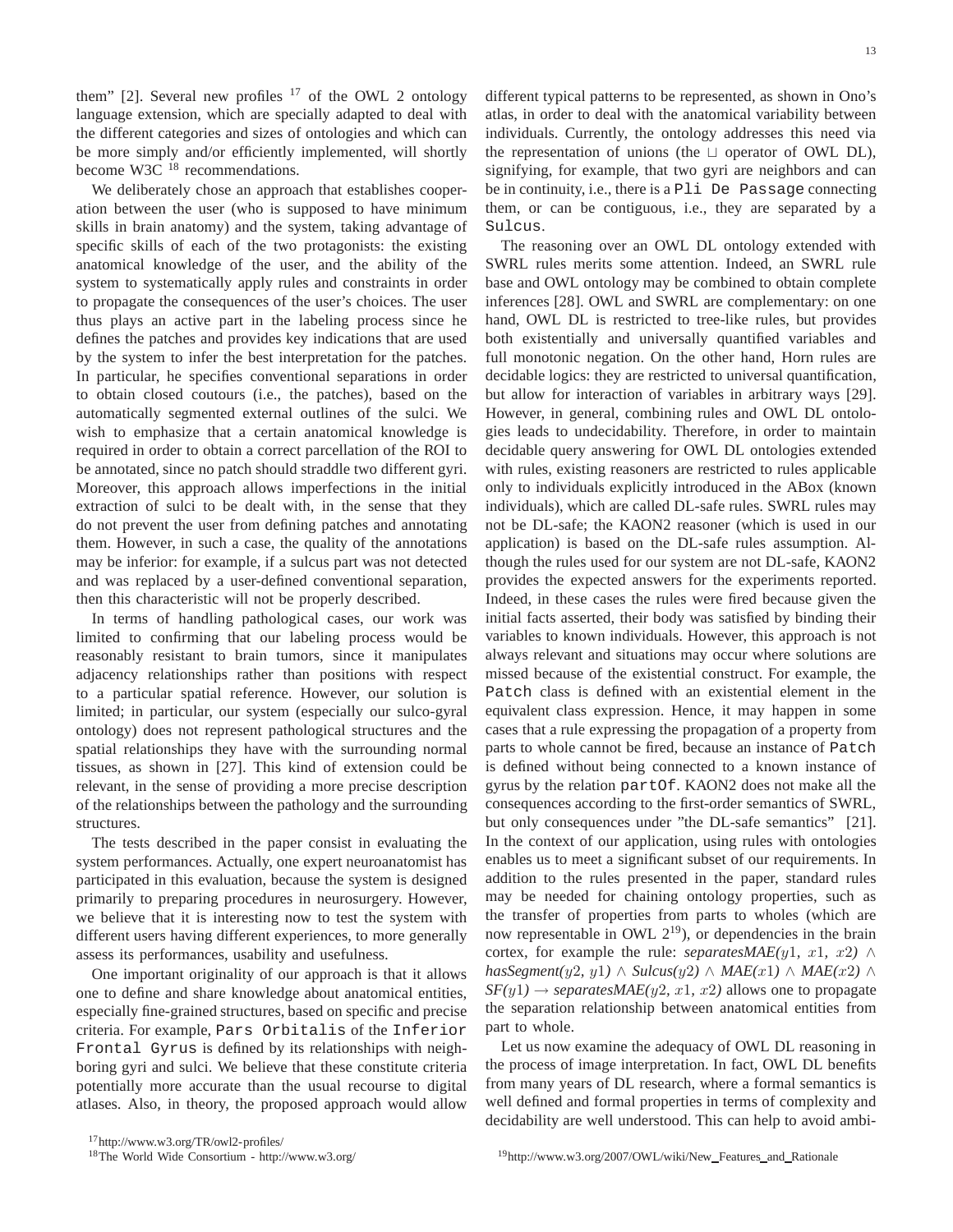guities in the ontology and the set of facts or instances associated with this ontology. Moreover, reasoning algorithms and highly-optimized systems are available (FaCT++ $^{20}$ , KAON2, Pellet<sup>21</sup>, RacerPro<sup>22</sup>, etc.). These systems propagate inferences based on the knowledge expressed in the TBox component of the ontology. They offer two reasoning services: consistency checking and instance checking. A DL system checks whether or not a set of instances is a partial model of the ontology, i.e., whether this set is consistent with the assertions expressed in the ontology. Consistency checking can, then, help to verify the consistency of an image interpretation. Instance checking allows one to determine the more specific concept in the ontology that can be applied to a particular instance such as a sulcus part. In our system, instance checking was used, for example, to determine the more specific concepts, defined in the ontology, that can be applied to the sulcus parts. However, in complex domains such as image interpretation, the use of DL systems becomes a complex problem. In point of fact, given a set of unnamed instances derived from an image, a very large number of combinations are possible when assigning labels to these instances, which can hardly be managed by DL-based classifications. This is why we used an atlas, which reduces the number of possible labels (called hypotheses) for the patches, and we used a CSP reasoning to determine combinations of those labels that are consistent with our a priori knowledge of the spatial arrangements of the gyri and parts of gyri. This way, our problem complexity was reduced and a DL reasoning was used to label sulcus parts and also to classify patches using more fine-grained concepts defined in the ontology, after being labeled as parts of gross anatomical structures defined in the atlas.

In the future, we plan to further improve the current system in several respects:

- definition of the conventional separations between gyri is done manually in the current implementation and could be automated, e.g., using learning procedures;
- the use of atlases as a means to produce the initial hypotheses could be optimized, e.g., by using different types of numerical atlases, better adapted to the particular case under study;
- the ontology could be refined, and this knowledge could be directly used to automatically derive constraint definitions in the CSP problem;
- the use of fuzzy logic formalism to better represent the spatial constraints and the spatial relations in the ontology, e.g., based on the work of *Hudelot et al.* [30], and the use of a powerful fuzzy CSP reasoner to label patches, when such a reasoner is available, will improve the quality of the annotations;
- Moreover, the dependence of the system's performance on initial processing steps (especially the definition of conventional separations) should be further investigated.

## VII. CONCLUSION

We have presented a hybrid and interactive system developed to semi-automatically label MRI brain images with semantic annotations and discussed the results of its evaluation. This approach is novel with several respects: (1) the use of a CSP solver to select consistent interpretations of the gyri parts, (2) the easy generation of semantically-rich annotations of gyral/sulcal structures, (3) the use of explicit prior knowledge described in a formal ontology, (4) its representation in OWL, the Ontology Web Language, to facilitate knowledge sharing. The system is implemented on a client-server architecture, using Web services and a visualization tool facilitating its use. The evaluation of the system showed good performance both on normal and pathological cases. In conclusion, the rapidity of its responses, its robustness for pathological cases and its Web services architecture, make the system a very promising tool for future use in the context of preparing for surgical procedures in neurosurgery.

#### ACKNOWLEDGMENT

We are grateful to Louis Collins of the Montreal Neurological Institute for providing us with the SPAMs database and to the Regional Council of Brittany for supporting this project. We also thank Abdallah Miladi, Souheil Selmi, Alexandre Abadie, and Mickael Pincepoche for their contribution to the implementation of the system.

#### **REFERENCES**

- [1] A. Ruttenberg, T. Clark, W. Bug, M. Samwald, O. Bodenreider, H. Chen, D. Doherty, K. Forsberg, Y. Gao, V. Kashyap, J. Kinoshita, J. Luciano, M. S. Marshall, C. Ogbuji, J. Rees, S. Stephens, G. T. Wong, E. Wu, D. Zaccagnini, T. Hongsermeier, E. Neumann, I. Herman, and K.-H. Cheung, "Advancing translational research with the semantic web," *BMC Bioinformatics*, vol. 8 (suppl. 3), 2007.
- [2] I. Horrocks, "Ontologies and the semantic web," *Commun. ACM*, vol. 51, no. 12, pp. 58–67, 2008.
- [3] O. Corcho, "Ontology based document annotation: trends and open research problems," *Int. J. Metadata Semant. Ontologies*, vol. 1, no. 1, pp. 47–57, 2006.
- [4] P. Jannin, X. Morandi, O. J Fleig, E. Le Rumeur, P. Toulouse, B. Gibaud, and J.-M. Scarabin, "Integration of sulcal and functional information for multimodal neuronavigation," *Journal of Neurosurgery*, vol. 96, no. 4, pp. 713–723, April 2002.
- [5] U. Ebeling, H. Steinmetz, Y. Huang, and T. Kahn, "Topography and identification of the inferior precentral sulcus in mr imaging," *American Journal of Neuroradiology*, vol. 10, no. 5, pp. 937–942, 1989.
- [6] N. Tzourio-Mazoyer, B. Landeau, D. Papathanassiou, F. Crivello, O. Etard, N. Delcroix, B. Mazoyer, and M. Joliot, "Automated anatomical labeling of activations in spm using a macroscopic anatomical parcellation of the mni mri single-subject brain," *NeuroImage*, vol. 15, no. 1, pp. 273–289, January 2002.
- [7] A. Cachia, J.-F. Mangin, D. Rivière, D. Papadopoulos-Orfanos, F. Kherif, I. Bloch, and J. Régis, "A generic framework for parcellation of the cortical surface into gyri using geodesic voronoï diagrams," *Medical Image Analysis*, vol. 7, no. 4, pp. 403–416, 2003.
- [8] B. Fischl, A. van der Kouwe, C. Destrieux, E. Halgren, F. Ségonne, D. Salat, E. Busa, L. Seidman, J. Goldstein, D. Kennedy, V. Caviness, N. Makris, B. Rosen, and A. Dale, "Automatically parcellating the human cerebral cortex," *Cerebral Cortex*, vol. 14, no. 11-22, 2004.
- [9] C. Clouchoux, O. Coulon, J.-L. Anton, J.-F. Mangin, and J. Régis, "A new cortical surface parcellation model and its automatic implementation," in *Medical Image Computing and Computer-Assisted Intervention MICCAI (2)*, 2006, pp. 193–200.
- [10] F. Baader, D. Calvanese, D. L. McGuinness, D. Nardi, and P. F. Patel-Schneider, Eds., *The Description Logic Handbook: Theory, Implementation, and Applications*. Cambridge University Press, 2003.

<sup>20</sup>http://owl.man.ac.uk/factplusplus/

<sup>21</sup>http://clarkparsia.com/pellet/

<sup>22</sup>http://www.racer-systems.com/